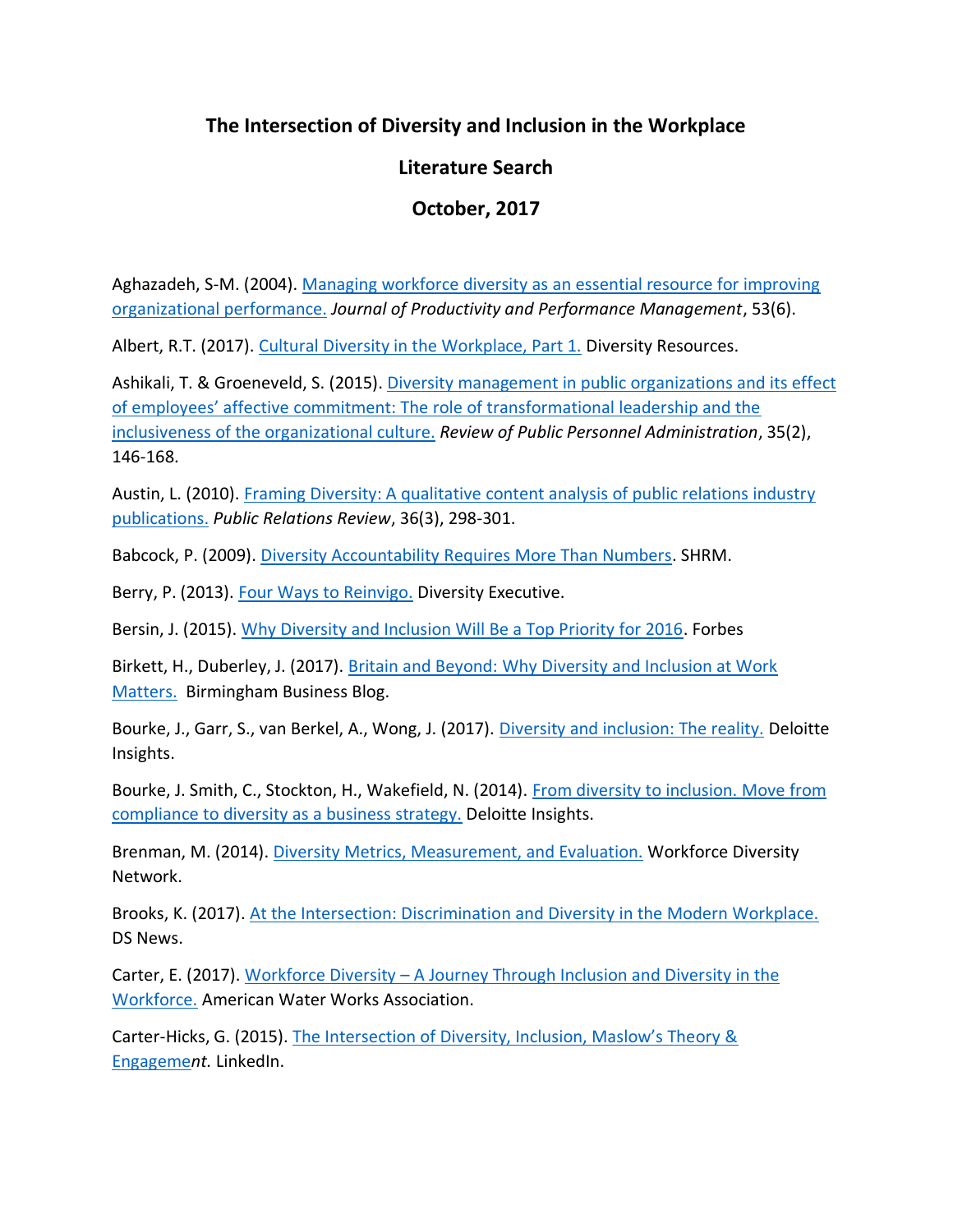Chesler, N.C., Barabino, G., Bhatia, S.N., & Richards-Kortum, R. (2010). [The pipeline still leaks](https://link.springer.com/article/10.1007/s10439-010-9958-9)  [and more than you think: A status report on gender diversity in biomedical engineering.](https://link.springer.com/article/10.1007/s10439-010-9958-9) *Annals of Biomedical Engineering,* 38, 1928-1935.

Church, A.H., & Rotolo, C.T. 92013). [Leading diversity and inclusion efforts in organizations:](https://www.researchgate.net/publication/263217588_Leading_Diversity_and_Inclusion_Efforts_in_Organizations_Should_We_Be_Standing_Behind_Our_Data_or_Our_Values_or_Both)  [Should we be standing behind our data or our values \(or both\)?](https://www.researchgate.net/publication/263217588_Leading_Diversity_and_Inclusion_Efforts_in_Organizations_Should_We_Be_Standing_Behind_Our_Data_or_Our_Values_or_Both) *Industrial Psychology*, 6(3), 245- 248.

Clark, L. (2015). [FAST FACTS: Diversity and Inclusion Around the World.](http://www.diversitybestpractices.com/news-articles/fast-facts-diversity-and-inclusion-around-world) Diversity Best Practices.

Cunningham, D.D., Green, D.D. (2007). [Diversity as a Competitive Strategy in the Workplace.](https://www.regent.edu/acad/global/publications/jpc/vol1iss2/cunningham/Cunningham_Green_Vol1Iss2.pdf) *Journal of Practical Consulting*, Vol. 1, Iss. 2, pp. 51-55.

Curry, M. (2016). [Diversity: No Longer Just Black and White.](http://www.businesstrainingmedia.com/culturaldiversityartcile.php) Business Training Media.

Deane, B.R., Ferdman, B.M. (2013). [Diversity at Work: The Practice of Inclusion.](http://www.practiceofinclusion.com/) Jossey-Bass.

Derven, M. (2016). [The Intersection of Innovation, Inclusion, and Diversity.](https://www.td.org/Publications/Blogs/Human-Capital-Blog/2016/06/The-Intersection-of-Innovation-Inclusion-and-Diversity) Human Capital Blog.

Derven, M. (2013). [Diversity & Inclusion: Making the Business Case.](https://www.td.org/Publications/Blogs/Human-Capital-Blog/2013/06/Diversity-and-Inclusion-Making-the-Business-Case) Human Capital Blog.

Derven, M. (2013). [Measure Diversity & Inclusion for Maximum Impact.](https://www.td.org/Publications/Blogs/Human-Capital-Blog/2013/06/Measure-Diversity-and-Inclusion-for-Maximum-Impact) Human Capital Blog.

Derven, M. (2013). [Leverage D & I to Deliver to the Marketplace and Improve the Workplace.](https://www.td.org/Publications/Blogs/Human-Capital-Blog/2013/07/Leverage-DI-to-Deliver-to-the-Marketplace-and-Improve-the-Workplace) Human Capital Blog.

Dickey, M.R. (2016). [A look back on tech diversity and inclusion in 2016.](https://techcrunch.com/gallery/a-look-back-on-tech-diversity-and-inclusion-in-2016/) Tech Crunch

Dishman, L. (2015). [Millennials Have a Different Definition of Diversity and Inclusion.](https://www.fastcompany.com/3046358/millennials-have-a-different-definition-of-diversity-and-inclusion) FastCompany

Dizikes, P. (2014). [Study: Workplace diversity can help the bottom line.](http://news.mit.edu/2014/workplace-diversity-can-help-bottom-line-1007) MIT News

Donius, B. (2009). [The Workplace: Culture of Inclusion vs. Culture of Exclusion: What is the](https://www.huffingtonpost.com/bill-donius/the-workplace-culture-of_b_181800.html)  [Impact?](https://www.huffingtonpost.com/bill-donius/the-workplace-culture-of_b_181800.html) The Blog.

Donnelly, G. (2017). [Survey Confirms What Diversity Professionals Have Long Suspected:](https://finance.yahoo.com/news/survey-confirms-diversity-professionals-long-203632709.html) People [Think Inclusion in the Workplace Hurts White Me.](https://finance.yahoo.com/news/survey-confirms-diversity-professionals-long-203632709.html) Fortune.

Dupree, D. (2017). [Diversity & Inclusion Activities.](https://careertrend.com/list-6718248-diversity-inclusion-activities.html) Career Trend.

Dyson, M.A. (2017). [The Values of Workplace Diversity and Inclusion.](http://thevoiceofjobseekers.com/values-workplace-diversity-inclusion/) The Voice of Job Seekers.

Egan, M.E. (2016). [Fostering Innovation Through a Diverse Workforce.](https://www.forbes.com/forbesinsights/innovation_diversity/index.html) Forbes Insights.

Ely, R.J., Thomas, D.A. (2001). [Cultural Diversity at Work: The Effects of Diversity Perspectives](http://web.mit.edu/cortiz/www/Diversity/Ely%20and%20Thomas,%202001.pdf)  [on Work Group Processes and Outcomes.](http://web.mit.edu/cortiz/www/Diversity/Ely%20and%20Thomas,%202001.pdf) Administrative Science Quarterly, Vol. 46, No. 2, pp. 229-273.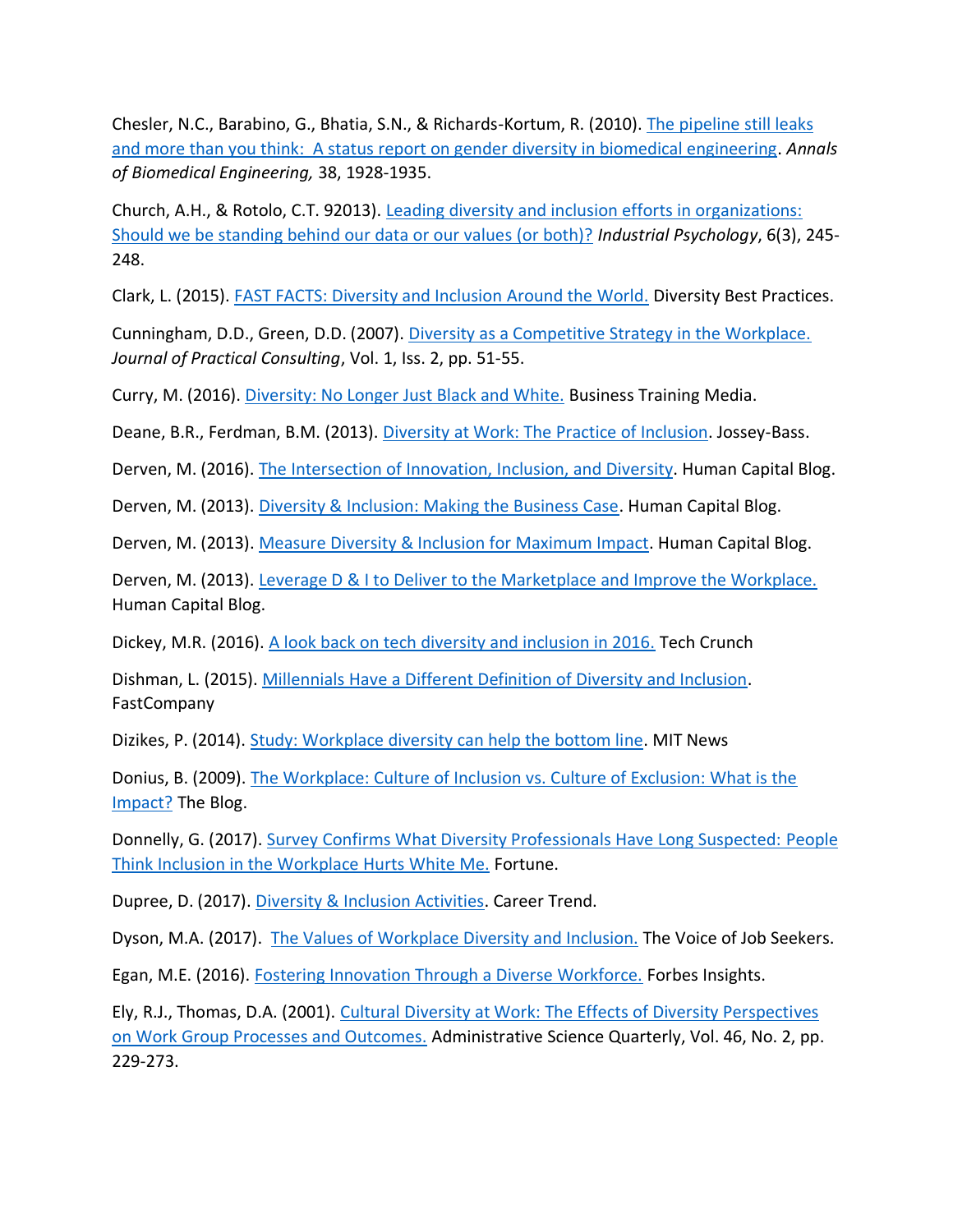Espinoza-Madrigal, I. (2012). [Sexual Orientation, Gender Identity, and Diversity in the](https://www.lambdalegal.org/sites/default/files/publications/downloads/tpl_201208_sexual-orientation-gender-identity-and-diversity-in-the-workplace_0.pdf)  [Workplace.](https://www.lambdalegal.org/sites/default/files/publications/downloads/tpl_201208_sexual-orientation-gender-identity-and-diversity-in-the-workplace_0.pdf) The Practical Lawyer.

Ewoh, A.I.E. (2013). [Managing and valuing diversity: Challenges to public managers in the 21](http://journals.sagepub.com/doi/abs/10.1177/0091026013487048)<sup>st</sup> [Century.](http://journals.sagepub.com/doi/abs/10.1177/0091026013487048) *Public Personnel Management*, 42, 2, 107-122.

Fallon, N. (2017). [A Culture of Inclusion: Promoting Workplace Diversity and Belonging.](http://www.businessnewsdaily.com/10055-create-inclusive-workplace-culture.html) Business News Daily.

Farndale, E., Biron, M., Briscoe, D.R., & Raghuram, S. (2015). A global perspective on diversity [and inclusion in work organizations.](http://www.tandfonline.com/doi/abs/10.1080/09585192.2014.991511?journalCode=rijh20) *The International Journal of Human Resource Management.* Volume 26, Issue 6.

Felleke, H. (2014). [The Intersection of Diversity and Innovation](https://www.td.org/Publications/Blogs/Human-Capital-Blog/2016/06/The-Intersection-of-Innovation-Inclusion-and-Diversity) – What's Your Story. U.S. Chamber of Commerce Foundation.

Frierson, W. (2015). [What's the Difference Between Diversity and Inclusion?](https://www.collegerecruiter.com/blog/2015/09/18/whats-the-difference-between-diversity-and-inclusion/) College Recruiter.

Gallicano, T.D. (2013). Millennials' perceptio[ns about diversity in their PR agencies.](https://www.researchgate.net/publication/305438238_Millennials%27_perceptions_of_diversity_in_their_PR_agencies) *Public Relations Journal*, 7(2), 37-70.

Gaudiano, P., Hunt, E. (2017). Nine [leadership lessons from 'Hidden Figures' about workplace](https://www.bloomberg.com/diversity-inclusion/blog/nine-leadership-lessons-hidden-figures-workplace-diversity-inclusion/)  [diversity and inclusion.](https://www.bloomberg.com/diversity-inclusion/blog/nine-leadership-lessons-hidden-figures-workplace-diversity-inclusion/) Bloomberg.

Gerstandt, J. (2017). [Considering the intersection of inclusion and talent: Being Competitive for](http://www.joegerstandt.com/downloads/JoeGerstandt-InclusionAndTalent.pdf)  [Talent Means Being Serious about Inclusion.](http://www.joegerstandt.com/downloads/JoeGerstandt-InclusionAndTalent.pdf) Future of Talent Institute.

Green, K., Lopez, M., Wysocki, A., Kepner, K., Farnsworth, D., and Clark, J.L. (2017). [Diversity in](https://edis.ifas.ufl.edu/hr022)  [the Workplace: Benefits, Challenges, and the Required Managerial Tools.](https://edis.ifas.ufl.edu/hr022) University of Florida.

Greenberg, J. (2017)[. Diversity in the Workplace: Benefits, Challenges and Solutions.](http://multiculturaladvantage.com/recruit/diversity/diversity-in-the-workplace-benefits-challenges-solutions.asp) Monster.

Haug, J. (2013). [The 'Diversity' Movement: Defeating Itself, Destroying Soci](http://www.americanthinker.com/articles/2013/01/the_diversity_movement_defeating_itself_destroying_society.html)ety. American Thinker.

Hicks-Clarke, D., & Iles, P. (2000). [Climate for diversity and its effects on career and](https://www.deepdyve.com/lp/emerald-publishing/climate-for-diversity-and-its-effects-on-career-and-organisational-H0qyv6aPvh)  organizational [attitudes and perceptions.](https://www.deepdyve.com/lp/emerald-publishing/climate-for-diversity-and-its-effects-on-career-and-organisational-H0qyv6aPvh) *Personnel Review,* 29(3), 324-345.

Hudson Jordan, T. (2016). [Moving from Diversity to Inclusion.](http://www.diversityjournal.com/1471-moving-from-diversity-to-inclusion/) *Diversity Journal.*

Irwin, E. (201[7\). Diversity and inclusion: Stop talking and do your homework.](https://opensource.com/article/17/9/diversity-and-inclusion-innovation) Open Source.

Johansson, A. (2017). [How Millennials Separate Diversity from Inclusion](https://www.forbes.com/forbes/welcome/?toURL=https://www.forbes.com/sites/annajohansson/2017/06/16/how-millennials-separate-diversity-from-inclusion-and-why-that-matters/&refURL=https://search.yahoo.com/&referrer=https://search.yahoo.com/) - And Why That [Matters.](https://www.forbes.com/forbes/welcome/?toURL=https://www.forbes.com/sites/annajohansson/2017/06/16/how-millennials-separate-diversity-from-inclusion-and-why-that-matters/&refURL=https://search.yahoo.com/&referrer=https://search.yahoo.com/) Forbes.

Johansson, A. (2017). [Why Workplace Diversity Diminishes Groupthink and How Millennials Are](https://www.forbes.com/sites/annajohansson/2017/07/20/how-workplace-diversity-diminishes-groupthink-and-how-millennials-are-helping/#2dcdb55f4b74)  [Helping.](https://www.forbes.com/sites/annajohansson/2017/07/20/how-workplace-diversity-diminishes-groupthink-and-how-millennials-are-helping/#2dcdb55f4b74) Forbes.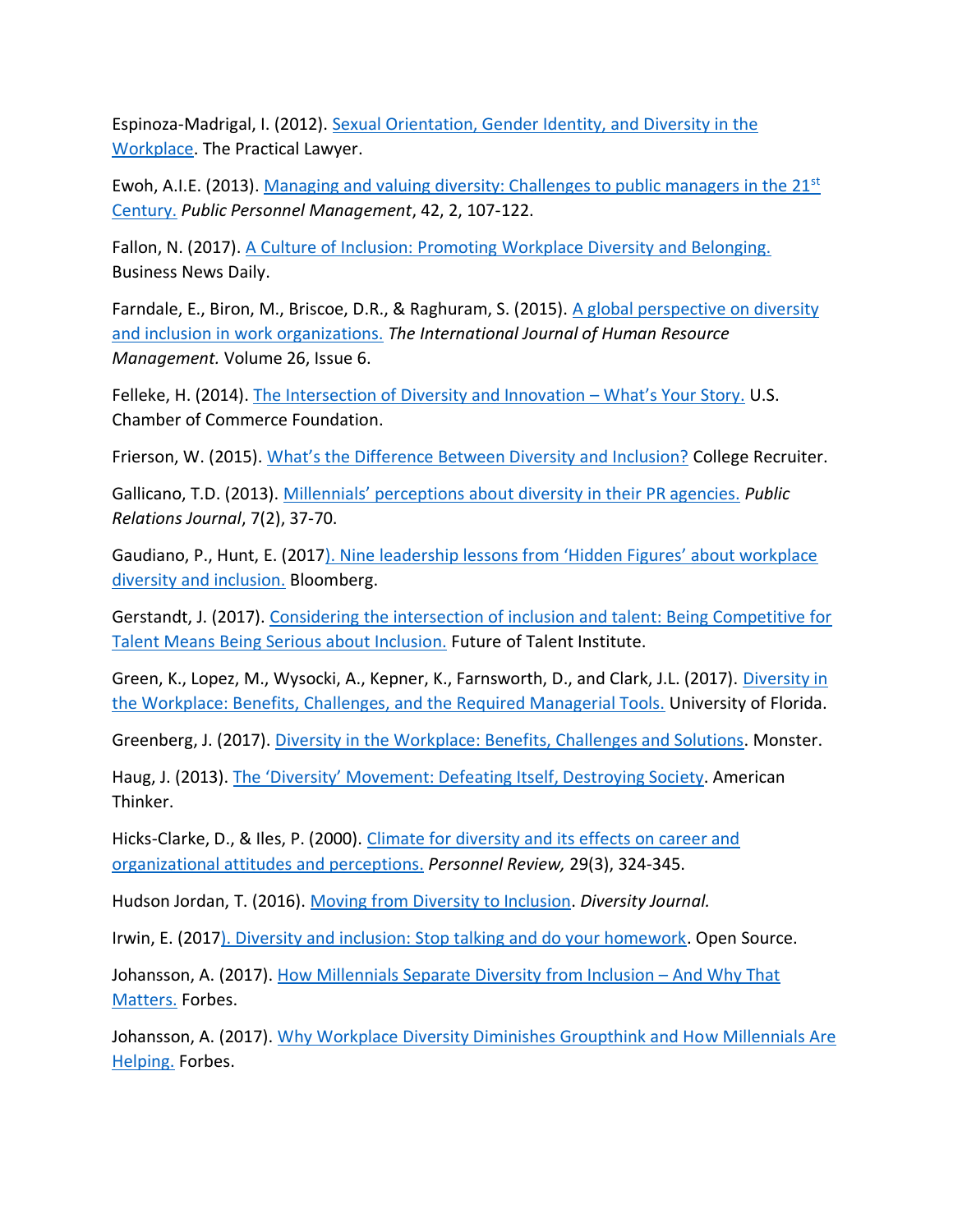Kelly, W.S., Smith, C. (2013). [What if the road to inclusion were really an intersection.](https://www2.deloitte.com/content/dam/Deloitte/us/Documents/human-capital/us-deloitte-diversity-inclusion-road-to-inclusion-really-an-intersection.pdf) Deloitte University Press.

Kenely, N. (2013). [The importance of training in diversity management.](https://www.timesofmalta.com/articles/view/20130818/business-news/The-importance-of-training-in-diversity-management.482610) Times of Malta

Johnsen, J., Gallivan, White & Boyd, P.A. (2015). **5 Strategies for Promoting Diversity in the** [Workplace.](http://www.gwblawfirm.com/wp-content/uploads/2013/12/5-Strategies-for-Promoting-Diversity-in-the-Workplace-11-19-13.pdf) GWB Law Firm.

McCord, K. (2016). [Equity, Diversity, and Inclusion in the Arts: It is Possible.](https://alternateroots.org/equity-diversity-and-inclusion-in-the-arts-it-is-possible/) AlternateRoots.

McCormick, K. (2007). [The Evolution of Workplace Diversity.](http://www.texasbarcle.com/Materials/Events/6369/4079_01.pdf) State Bar of Texas.

McDowell, J. (2017). [Corporate Diversity Should Mirror Both Population and Customer.](https://www.recruiter.com/i/corporate-diversity-should-mirror-both-population-and-customer-base/) Recruiter Today.

McDowell, J. (2017). [Cultivating Innovation in the Workforce Through Diversity.](http://www.foxbusiness.com/features/2017/05/08/cultivating-innovation-in-workforce-through-diversity.html) Recruiter Today.

McDowell, J. (2017). [Today's Students Are Counting on Tomorrow's](https://www.recruiter.com/i/todays-students-are-counting-on-tomorrows-workplace-diversity/) Workplace Diversity. Recruiter Today.

Medina, S. (2014). [Why You Should Do More Than Just Talk About Workplace Diversity.](https://www.fastcompany.com/3032103/why-its-time-to-get-proactive-about-building-diversity-and-inclusion-into) FastCompany.

Moulesong, B. (201[2\). The success of diversity and inclusion in the workplace starts with the top](http://www.nwitimes.com/the-success-of-diversity-and-inclusion-in-the-workplace-starts/article_0e0398d0-86e4-5e36-8fb7-80f44a770702.html) [management.](http://www.nwitimes.com/the-success-of-diversity-and-inclusion-in-the-workplace-starts/article_0e0398d0-86e4-5e36-8fb7-80f44a770702.html) Times.

Nally, D. (2015). [Five reasons why diversity and inclusion matter to every business](http://pwc.blogs.com/ceoinsights/2015/06/five-reasons-why-diversity-and-inclusion-matter.html) – and every [employee.](http://pwc.blogs.com/ceoinsights/2015/06/five-reasons-why-diversity-and-inclusion-matter.html) CEO Insights.

Napolitano, A. (2017). [Workplace Diversity Doesn't Happen by Accident](https://www.recruiter.com/i/workplace-diversity-doesnt-happen-by-accident/). Recruiter Today.

Nilson, K. (2015). [Dispelling 4 myths that shroud diversity and inclusion.](https://www.journalofaccountancy.com/news/2015/oct/aicpa-diversity-and-inclusion-update-201513178.html) Journal of Accountancy.

O'Brien, J. (2014). [The Diversity Equation: How Inclusiveness is Driving Workplace](The%20Diversity%20Equation:%20How%20Inclusiveness%20is%20Driving%20Workplace%20Engagement.)  [Engagement.](The%20Diversity%20Equation:%20How%20Inclusiveness%20is%20Driving%20Workplace%20Engagement.) [American Express](https://www.americanexpress.com/us/small-business/openforum/articles/diversity-equation-inclusiveness-driving-workplace-engagement/)

Oliha, H., & Collier, M.J. (2010). Bridging diverse standpoints and ideologies : Organizational initiatives and training. The International Journal of Diversity in Organizations, Communities and Nations. 10(4), 61-74.

Ozbilgin, M.F. (Editor) (2009). [Equality, Diversity and Inclusion at Work. A Research Companion.](https://www.e-elgar.com/shop/equality-diversity-and-inclusion-at-work?___website=uk_warehouse) Elgar.

Peckham Nordquist, E. (2014). [Diversity and Inclusion: An Analysis of the Best Companies to](http://scholarsarchive.byu.edu/cgi/viewcontent.cgi?article=5016&context=etd)  [Work for and Fortune 100 Companies' Websites.](http://scholarsarchive.byu.edu/cgi/viewcontent.cgi?article=5016&context=etd) All Theses and Dissertations. 4017.

Perez, K. (201[5\). 3 Ways to Empower Employees to Promote Diversity in the Workplace.](http://www.wilsonhcg.com/blog/3-ways-to-empower-employees-to-promote-diversity-in-the-workplace) Wilson HCG.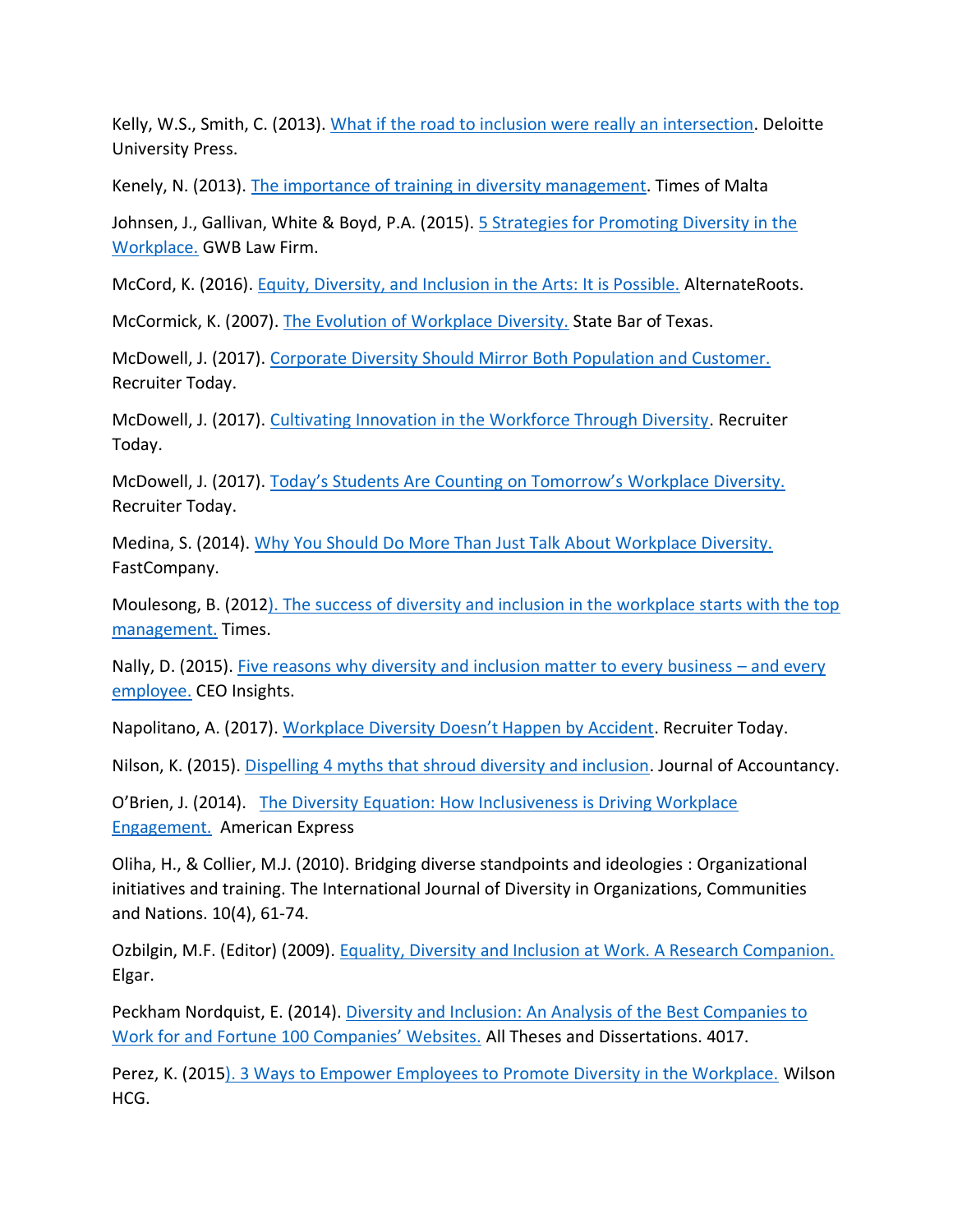Pless, N.M., and Maak, T. (2004). [Building an Inclusive Diversity Culture: Principles, Processes](http://www.armydiversity.army.mil/document/building_an_inclusive_diversity_culture.pdf)  [and Practice.](http://www.armydiversity.army.mil/document/building_an_inclusive_diversity_culture.pdf) *Journal of Business Ethics*, Vol. 54, No. 2, pp. 129-147.

Ponciano, L., Shabazian, A. (2012). [Interculturalism: Addressing Diversity in Early Childhood.](http://southernearlychildhood.org/upload/pdf/Interculturalism___Addressing_Diversity_in_Early_Childhood___Leslie_Ponciano_and_Ani_Shabazian.pdf) *Dimensions of Early Childhood*. Vol. 40, No. 1.

Robertson, Q.M. (2004). [Disentangling the Meanings of Diversity and Inclusion.](http://digitalcommons.ilr.cornell.edu/cgi/viewcontent.cgi?article=1011&context=cahrswp) Cornell University.

Ruggs, E., Hebl, M., (2012). [Literature Overview: Diversity, Inclusion, and Cultural Awareness for](http://www.engr.psu.edu/awe/arpabstracts/diversityinclusion/arp_diversityinclusionculturalawareness_overview.pdf)  [Classroom and Outreach Education.](http://www.engr.psu.edu/awe/arpabstracts/diversityinclusion/arp_diversityinclusionculturalawareness_overview.pdf) AWE.

Sha, B-L. (2013). [Diversity in public relations.](http://www.instituteforpr.org/diversity-and-pr-practice/) *PR Journal*, 7(2), 1-7.

Shahriari, S., & Eisterhold, C. (2015). Intersection – [Inclusion and Diversity at MU](http://kbia.org/post/intersection-inclusion-and-diversity-mu#stream/0)*.* KBIA.

Shen, J., Chanda, A., D'Netto, B., and Monga, M. (2009). [Managing diversity through human](http://business.kingston.ac.uk/sites/default/files/BH4702%20Introduction%20to%20HRM%20-%20article%203%20for%20Problem%20Based%20Report.pdf)  [resource management: an international perspective and conceptual framework.](http://business.kingston.ac.uk/sites/default/files/BH4702%20Introduction%20to%20HRM%20-%20article%203%20for%20Problem%20Based%20Report.pdf) The International Journal of Human Resource Management, Vol. 20. No. 2, 235-251.

Shin, H.Y., Park, H.J. (2013). What are the Key Factors in Managing Diversity and Inclusion [Successfully in Large International Organizations?](http://digitalcommons.ilr.cornell.edu/cgi/viewcontent.cgi?article=1044&context=student) Cornell University.

Sidberry, T. (2015). [Achieving Diversity in the Nonprofit Workplace: A Step-by-Step Guide.](http://tsne.org/achieving-diversity-nonprofit-workplace-step-step-guide) TSNE MissionWorks.

Smedley, T. (2014). *[Equality in workplace. The Evidence is growing](https://www.ft.com/content/4f4b3c8e-d521-11e3-9187-00144feabdc0) – there really is a business [case for diversity.](https://www.ft.com/content/4f4b3c8e-d521-11e3-9187-00144feabdc0)* Financial Times.

Srinivasan, L. (2011). [5 steps to gender inclusivity at workplace](http://www.mybangalore.com/article/0711/5-steps-to-gender-inclusivity-at-workplace.html)*.* My bangalore.

Stevens, F.G., Plaut, V.C., Sanchez-Burks, J. (2008). [Unlocking the Benefits of Diversity.](https://www.law.berkeley.edu/files/Stevens_Plaut_Sanchez-Burks_2008.pdf) *The Journal of Applied Behavioral Science,* Vol. 44 No. 1`, 116-133.

Stokes, L. (2012). [Animals, Salads, Orchestras, Houses](https://www.prismdiversity.com/downloads/dos-donts-diversity-training.pdf) – oh my! Diversity Executive.

*Thompson, S. (2017). [Equality & Diversity in the Workplace.](http://work.chron.com/equality-diversity-workplace-18485.html) Chron.*

Turner, T. (2014). [Winning at the Intersection of Equity, Diversity & Inclusion.](https://turnerconsultinggroup.weebly.com/blog-tana-turner/winning-at-the-intersection-of-equity-diversity-inclusion) Turner Consulting Group.

Vardeman-Winter, J., Place, K. (2017). [Still a lily-white field of women: The state of workforce](http://www.sciencedirect.com/science/article/pii/S0363811116303149)  [diversity in public relations practice and research.](http://www.sciencedirect.com/science/article/pii/S0363811116303149) *Public Relations Review*, 43, 326-336.

Weaver, V.J. (2016). [Is There a Downside to Inclusion.](http://www.diversitybestpractices.com/news-articles/there-downside-inclusion) Diversity Best Practices.

Wedgwood, C. (2017). [Making the Case for Diversity, Equality and Inclusion](http://www.gettingsmart.com/2017/07/making-the-case-for-diversity-equity-and-inclusion/)*.* New Schools Venture Fund.